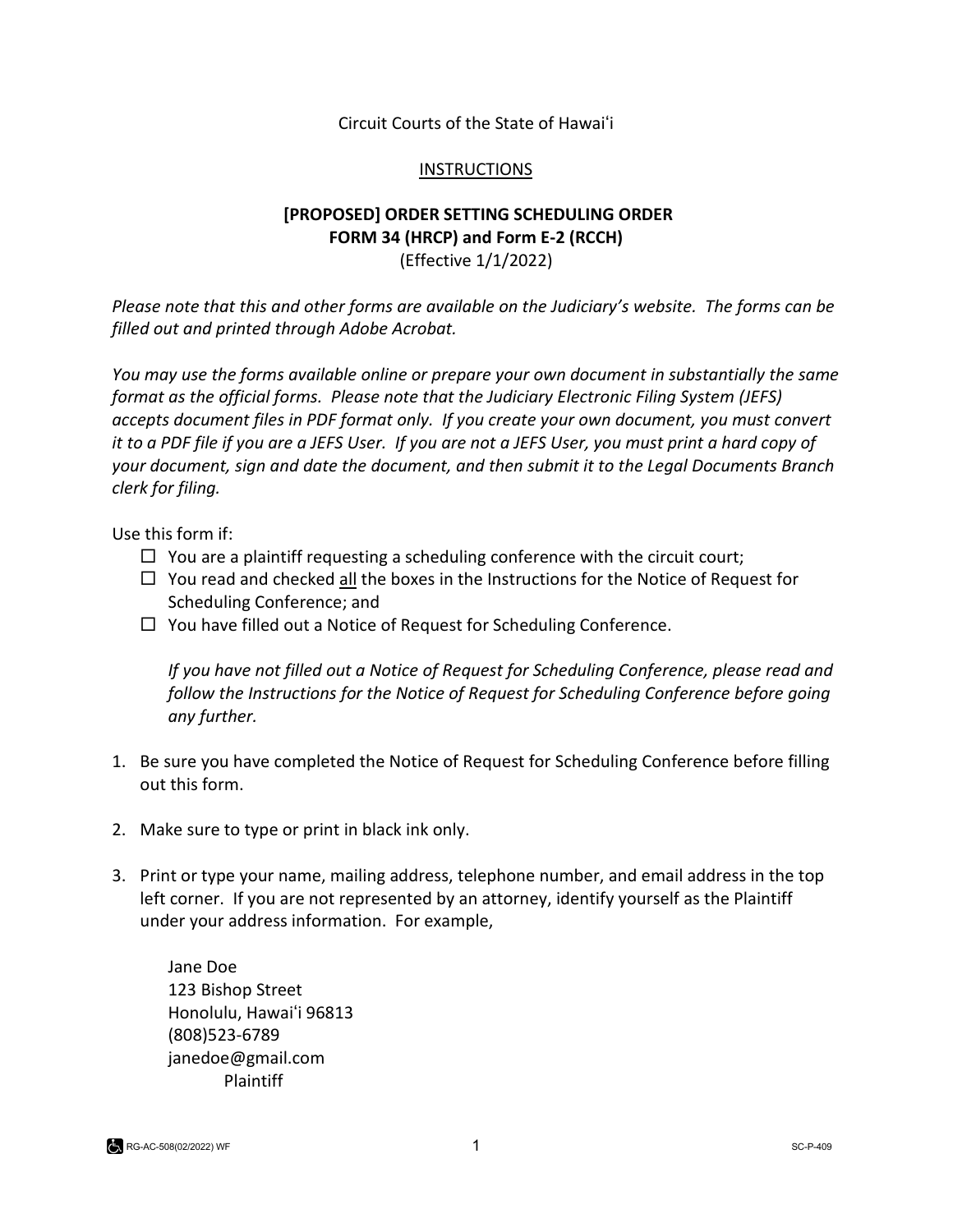4. Fill in the name of the court and the number of the circuit in which your case is filed in the center of the page. "IN THE CIRCUIT COURT OF THE \_\_\_\_\_\_\_ CIRCUIT"

| <b>First Circuit:</b> | O'ahu                      |
|-----------------------|----------------------------|
| Second Circuit:       | Maui, Moloka'i, and Lana'i |
| Third Circuit:        | Hawai'i                    |
| <b>Fifth Circuit:</b> | Kaua'i                     |

The name of the court must be centered on the page and not less than 3 inches from the top.

- 5. Title of the case: The space to the left of the center of the page is the title of the case. You must fill in the names of all the parties in the complaint.
- 6. Civil No.: The space to the right of the center of the page must have the civil number. Print or type the civil number that was assigned to the case by the clerk when the complaint was filed.
- 7. The title of the document, "[Proposed] Order Setting Scheduling Conference," must be typed or written under the Civil No.
- 8. Date, time, assigned judge, and location of the conference:
	- Leave blank lines for the date and time. Court staff will fill in the date and time of the conference after the document is filed.
	- Type or print the name of the judge assigned to your case.
	- Do not check any boxes for the location of the conference (in person or video). The judge will decide if the conference will be held in person or remotely by video conference.
- 9. In paragraph 2, please fill in the court address where the assigned judge is located. If you do not know the address where the judge's courtroom is located, leave the space blank and court staff will complete this information.
- 10. Once you have completed this form and the Notice of Request for Scheduling Conference, then file both documents.

**Self-represented parties:** If you are not represented by an attorney and are not a JEFS User, submit your completed documents to the Legal Documents Branch of the respective circuit court for conventional filing by the clerk of court.

- Bring at least 3 extra copies of your documents in case you have to serve any parties by U.S. mail. Make sure to keep a copy for your records.
- Your documents will be date and time stamped by the filing clerk, who will electronically file your original documents.